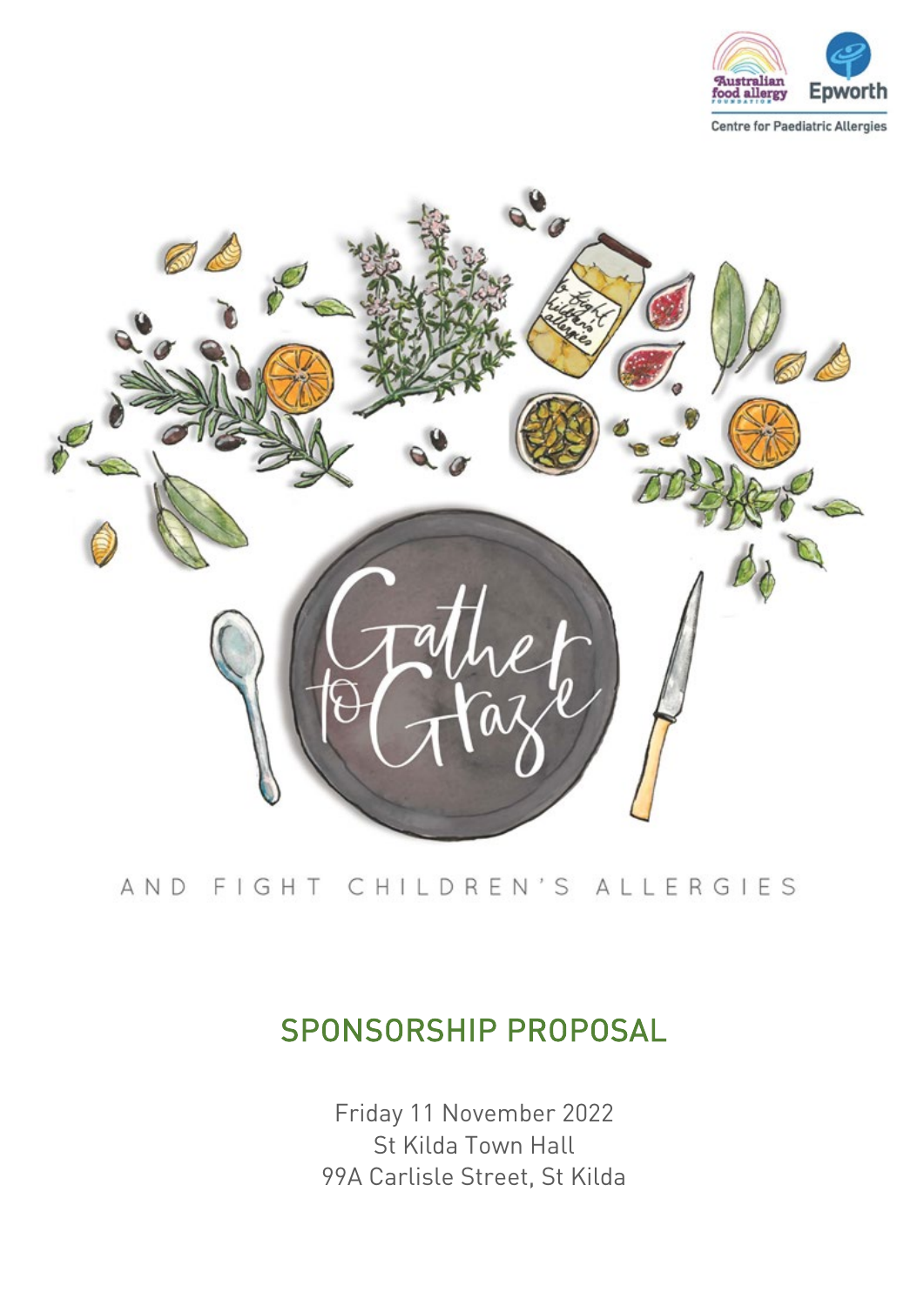

### AN INVITATION

Epworth HealthCare and the Australian Food Allergy Foundation are proud to offer their corporate friends the opportunity to partner together and join them in the annual food gala to fight children's food allergies – Gather to Graze.

Now in its third year, Gather to Graze brings friends together over great food and great company. It celebrates the notion that every person, no matter what allergies they experience, should have the opportunity to enjoy the finest of foods.

We invite you to join us for an evening featuring an abundance of food designed to be shared together, as prepared by a leading guest chef. In previous years we have been fortunate to have Guy Grossi and Shane Delia curate a menu, showcasing their craft and cuisines through a range of grazing dishes designed to bring people together over food. All courses are generously paired with premium matching wines from our wine partner, Levantine Hill.

A variety of corporate engagement opportunities are available for what promises to be a culinary feast.

All funds raised from this event will be directed towards the Centre for Paediatric Allergies at Epworth.

## BACKGROUND

#### About the Centre for Paediatric Allergies

(An Australian Food Allergy Foundation and Epworth partnership)

According to the Department of Health and Human Services, about one in 10 infants, one in 20 children up to five years of age, and two in 100 adults have food allergies in Australia.

In response to this significant issue, the Centre for Paediatric Allergies was launched in August 2018 through an exciting partnership between Epworth and the Australian Food Allergy Foundation.

The Centre's dedicated fellow, Dr Samara Baldwin, is currently leading a series of research projects in consultation with a team of allergists and immunologists. These projects are focussed on creating change and improving both short and long term outcomes for children with food allergies.

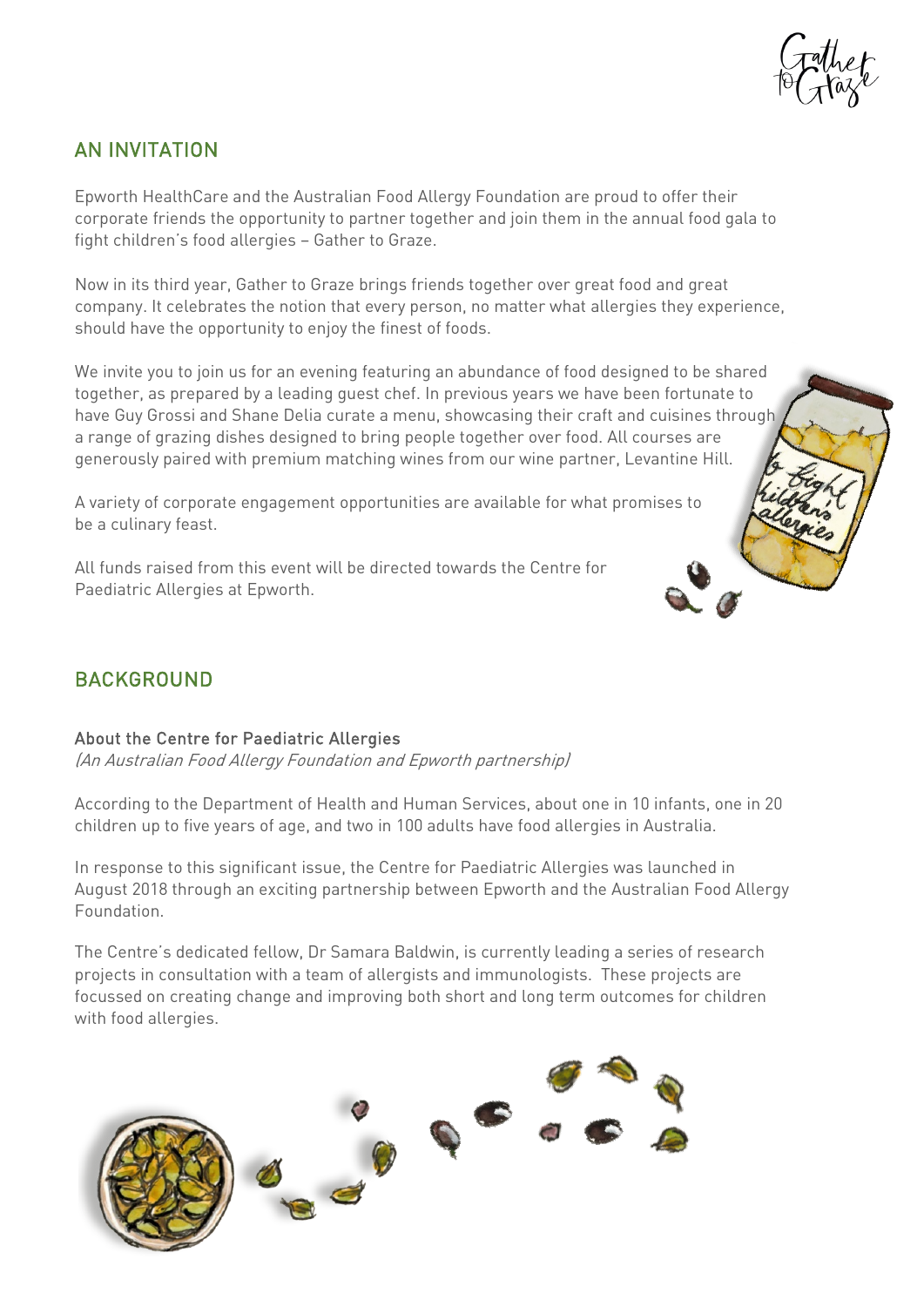

### About Epworth HealthCare

Epworth HealthCare is Victoria's largest not for profit private hospital group, renowned for excellence in diagnosis, treatment, care and rehabilitation. Epworth is an innovator in Australia's health system, embracing the latest in evidence-based medicine to pioneer treatments and services for our patients.

The group provides acute medical and surgical services, sub-acute care, diagnostics and rehabilitation to more than 133,000 inpatients and 156,000 outpatients each year. Epworth is a leader in cardiology, oncology, maternity, urology, gastroenterology, orthopaedics, rehabilitation and mental health.

The organisation has five divisions employing over 7,000 staff with 3,000 accredited medical specialists and 1,000 affiliated general practitioners across Victoria.

#### About Australian Food Allergy Foundation

Today one in ten Australian babies is diagnosed with some form of food allergy. As local scientists and researchers continue to investigate the cause of this growing epidemic the Australian Food Allergy Foundation supports this investigative clinical work by providing annual grants to enable their research to continue and expand.

As advocates for people of all ages living with food allergy and anaphylaxis the Foundation's vision is that all people can lead safe, healthy lives without the fear of a food-related medical emergency. The Foundation is dedicated to improving the lives of people with anaphylaxis and food allergies by raising funds to support Australian scientific research, and educating and informing Australians on how to care for a person with a medically diagnosed condition. The foundation is registered as a Deductible Gift Recipient with the Australian Tax Office.

#### How you can help

The aim of this event is to have all produce and skills donated towards the event to minimise costs maximise the fundraising outcome of this food gala event.

Levantine Hill has confirmed their committed as the wine partner for now the third year in a row, Atlantic Group will be providing all kitchen and wait staff for the event, and our guest chef is yet to be announced and will be sure not disappoint.

We are now seeking sponsors for Gather to Graze 2022 with levels of sponsorship available and their benefits listed overleaf.

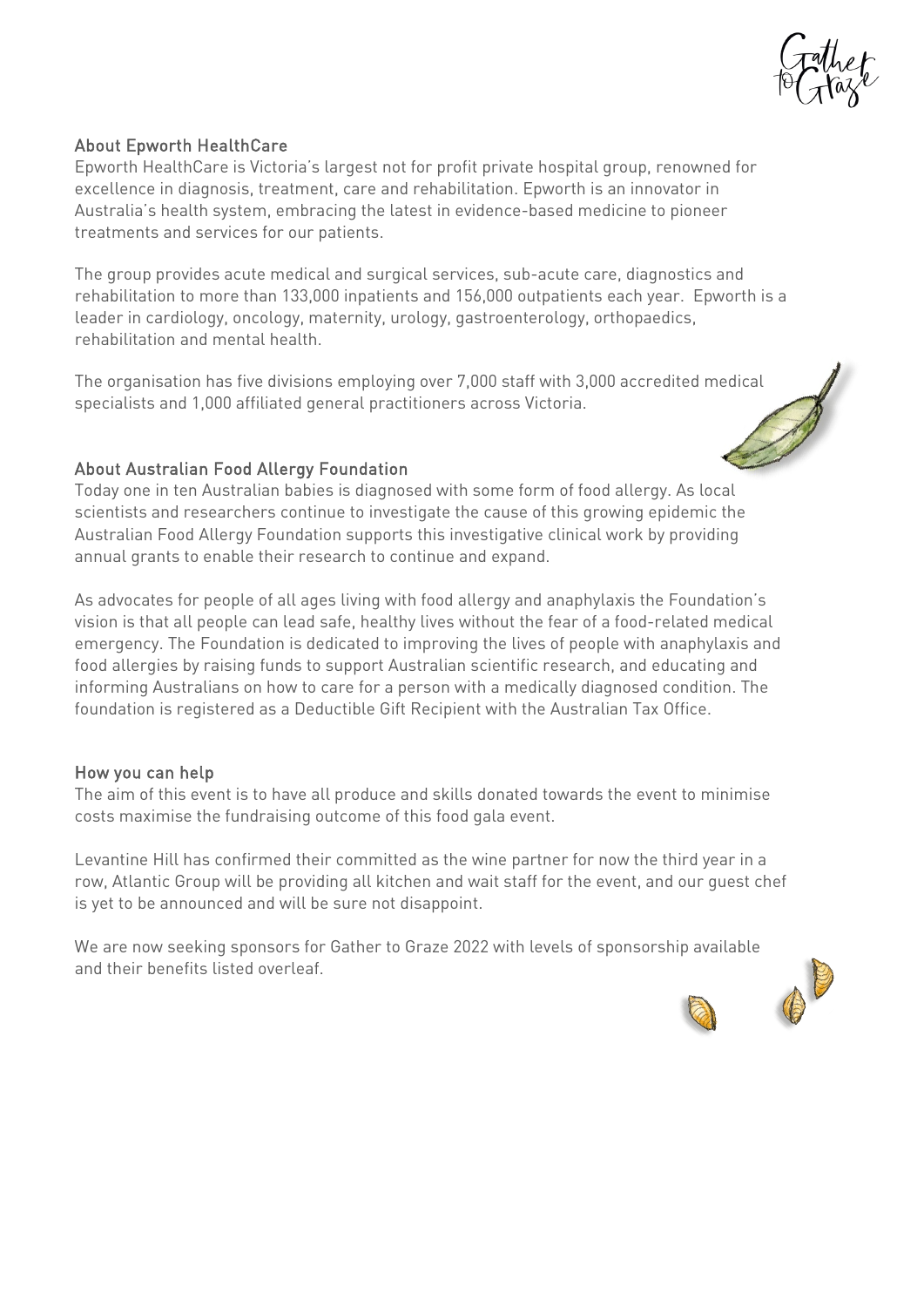rather<br>Graze

# GATHER TO GRAZE

| Date:                   | Friday 11 November 2022                                                                                                                                                                                                               |
|-------------------------|---------------------------------------------------------------------------------------------------------------------------------------------------------------------------------------------------------------------------------------|
| Time:                   | 6.15pm (for 7.00pm) to midnight                                                                                                                                                                                                       |
| Venue:                  | St Kilda Town Hall<br>99A Carlisle Street, St Kilda                                                                                                                                                                                   |
| Audience:               | Business, community and social leaders, together with, Epworth<br>HealthCare clinicians, executive staff, board members and trustees,<br>and Australian Food Allergy Foundation board members and special<br>events committee members |
| Target:                 | 360 guests                                                                                                                                                                                                                            |
| Purpose:                | To raise funds for children's food allergy research by Epworth and the<br>Australian Food Allergy Foundation.                                                                                                                         |
| Dress:                  | Cocktail                                                                                                                                                                                                                              |
| <b>Guest Chef:</b>      | Adam D'Sylva, Tonka, Coda, Lollo, Boca Gelato                                                                                                                                                                                         |
| <b>Chief Winemaker:</b> | Paul Bridgeman, Levantine Hill                                                                                                                                                                                                        |
|                         | LEVANTINE <del>H</del> ILL                                                                                                                                                                                                            |



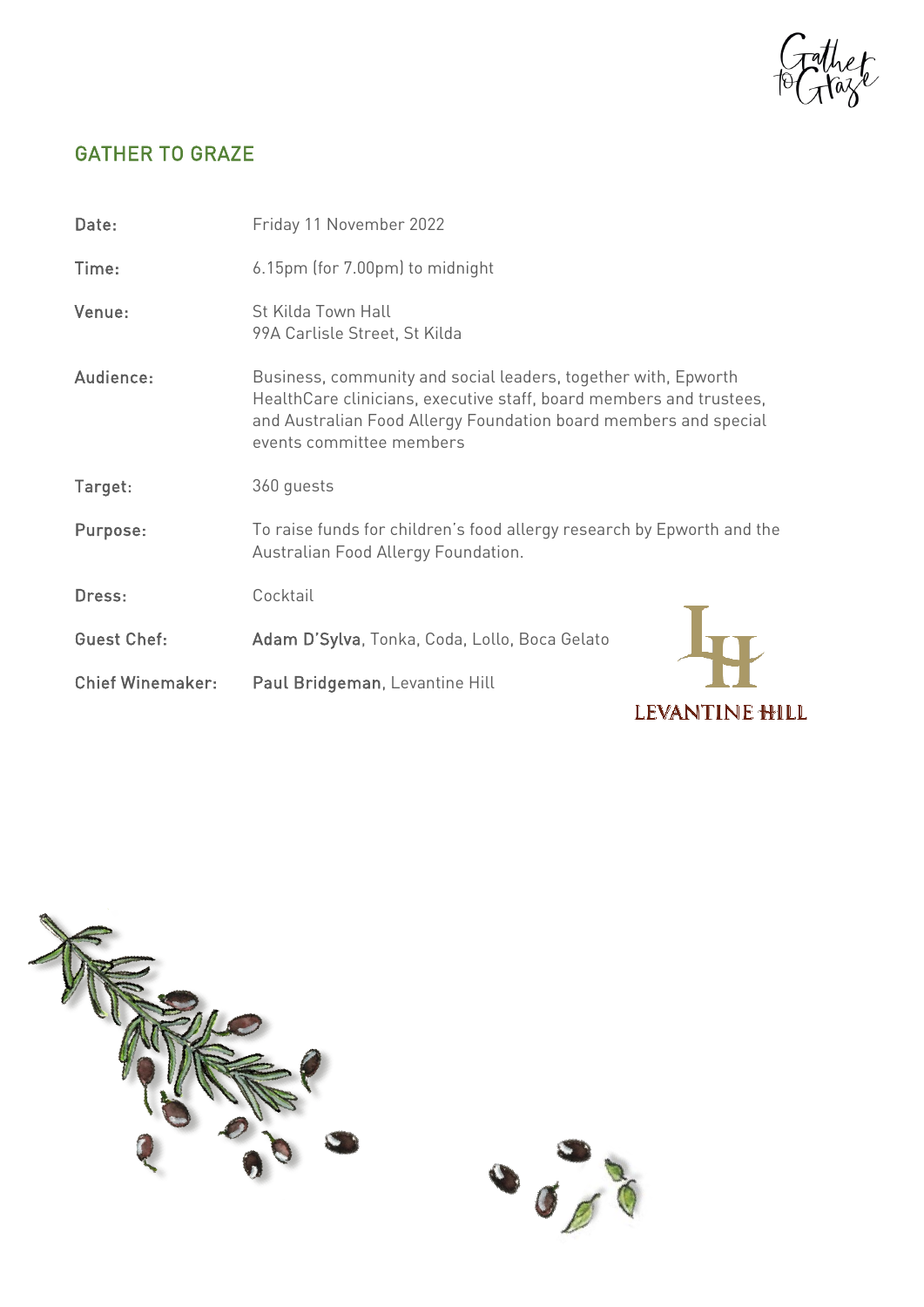# CORPORATE SPONSORSHIP OPPORTUNITIES

### Major Sponsor @ \$15,750

### Benefits:

- Three tables of eight seated in prominent location
- Brand signage on three tables
- Key Epworth HealthCare staff seated at your tables (optional)
- Full-page advertisement in the event program
- Audio-visual brand acknowledgement during the evening
- Corporate acknowledgement by the host during the event
- Corporate photo opportunity
- Corporate acknowledgement on website

### Associate Sponsor @ \$10,500

#### Benefits:

- Two tables of eight seated in prominent location
- Brand signage on two tables
- Key Epworth HealthCare staff seated at your tables (optional)
- Half-page advertisement in the event program
- Audio-visual brand acknowledgement during the evening
- Corporate acknowledgement by the host during the event
- Corporate photo opportunity
- Corporate acknowledgement on website

### Table Sponsor @ \$5,250

#### Benefits:

- Table of eight seated in prominent location
- Brand signage on the table
- Audio-visual brand acknowledgement during the evening
- Brand acknowledgement by the host during the event
- Corporate photo opportunity
- Corporate acknowledgement on website